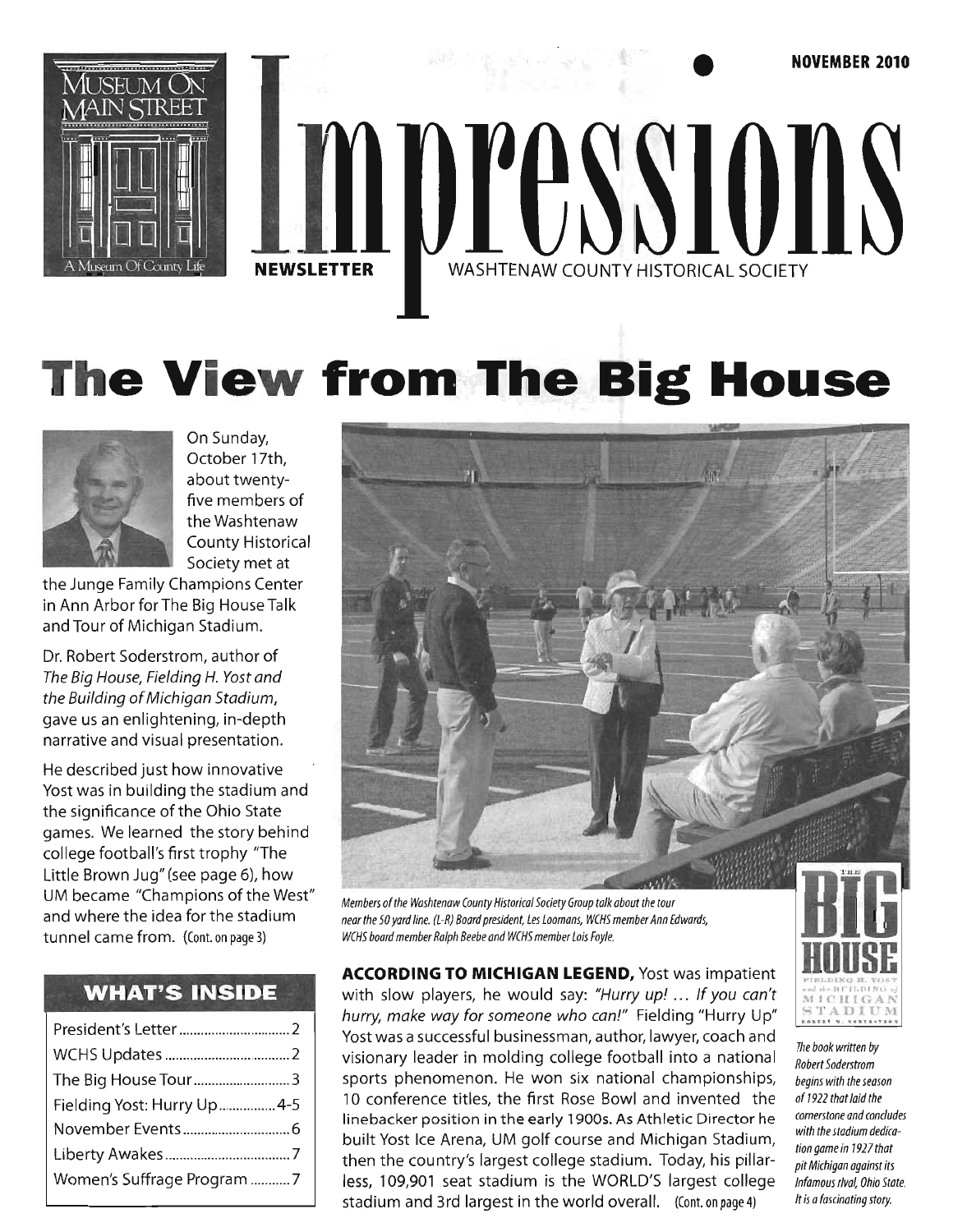**Our mission is to educate and inspire our community to engage in the preservation and presentation of area history** 

#### **BOARD OF DIRECTORS**

**President**  Leslie l. Loomans

**Vice President**  Karen l. Jania

**Treasurer**  Patricia W. Creal

**Recording Secretary**  Judith M. Chrisman

**Corresponding Secretary**  Pauline V. Walters

Ralph P. Beebe Tom Freeman Dale Leslie Michelle Lee McClellan, PhD Susan l. Nenadic . M. Joanne Nesbit Jay Snyder Jan E. Tripp Susan Cee Wineberg Cynthia Yao Robert Yuhasz

**DIRECTORS-AT-LARGE** 

Hon. Julie Creal Mary Florida Wayne Florida Richard l. Galant, PhD (Immediate past President) Dean Greb Susan Kosky Donald Cameron Smith, MD

**ADMINISTRATOR**  Bev Willis, Impressions Editor

#### **ADVISORS**

Ina Hanel Gerdenich David LaMoreaux Thomas F. Mich, PhD Louisa Pieper

Impressions is published seven times a year September through May by the Washtcnaw County Historical Society, a non profit 501(c)(3) organization.

# **The President's Letter: The View from Our House**

I t's really quite easy to remember the years our house, the Museum on Main Street, was constructed: the rear portion in 1835 and the front in 1839. Michigan, of course, became a state in 1837. In fact, President Andrew Jackson signed a bill making Michigan the twenty-sixth state on January 26, 1837. Actually, the citizens were ready for statehood as early as 1835, but the dispute over the Toledo Strip delayed Congressional action. No less than two conventions were held right here in Ann Arbor, the second on December 14, 1836.

So our house (the original portion) was here as statehood was decided on. One wonders if the Kellogg family was aware of the happenings downtown at



the County Courthouse.

Do stop in to see the current exhibit, but even when there isn't an exhibit, stop to take a close look at our house. Generally, someone is there most weekdays. Sections of the walls have been kept open to show split lath and brick nogging construction. As a member you may be able to peek. upstairs and be shown ceiling lath and names and heights of children written on the inside of the attic door. It's a neat piece of history.

**LESLIE LOOMANS** 

# **November Updates**

**Would you like to get your issues of Impressions digitally?** The Washtenaw County Historical Society prints and mails our newsletter in black and white to be cost effective. If you would like to see your Impressions delivered to your email address as a full color PDF, let us know! You can email Pauline Walters at **wchs-SOO@ameritech.net.** 

**We want to hear your ideas and opinion about Impressions.** If you have ideas for articles, stories you have written or would like to write, contact Beverly Willis at the Museum on Main Street: 734- 662-9092 e-mail: **wchs-l000@ameritech.net.** 



**Washtenaw County Historical Society**  P.O. Box 3336, Ann Arbor, MI 48106-3336 Phone: 734-662-9092 email: **wchs-SOO@ameritech.net** 

#### **Museum on Main Street**

(at the corner of E. Kingsley & Beakes) 500 N. Main St., Ann Arbor, MI 48104-1027

#### **Museum Hours**

Saturday & Sunday, 12 noon - 4:00 p.m. and by appointment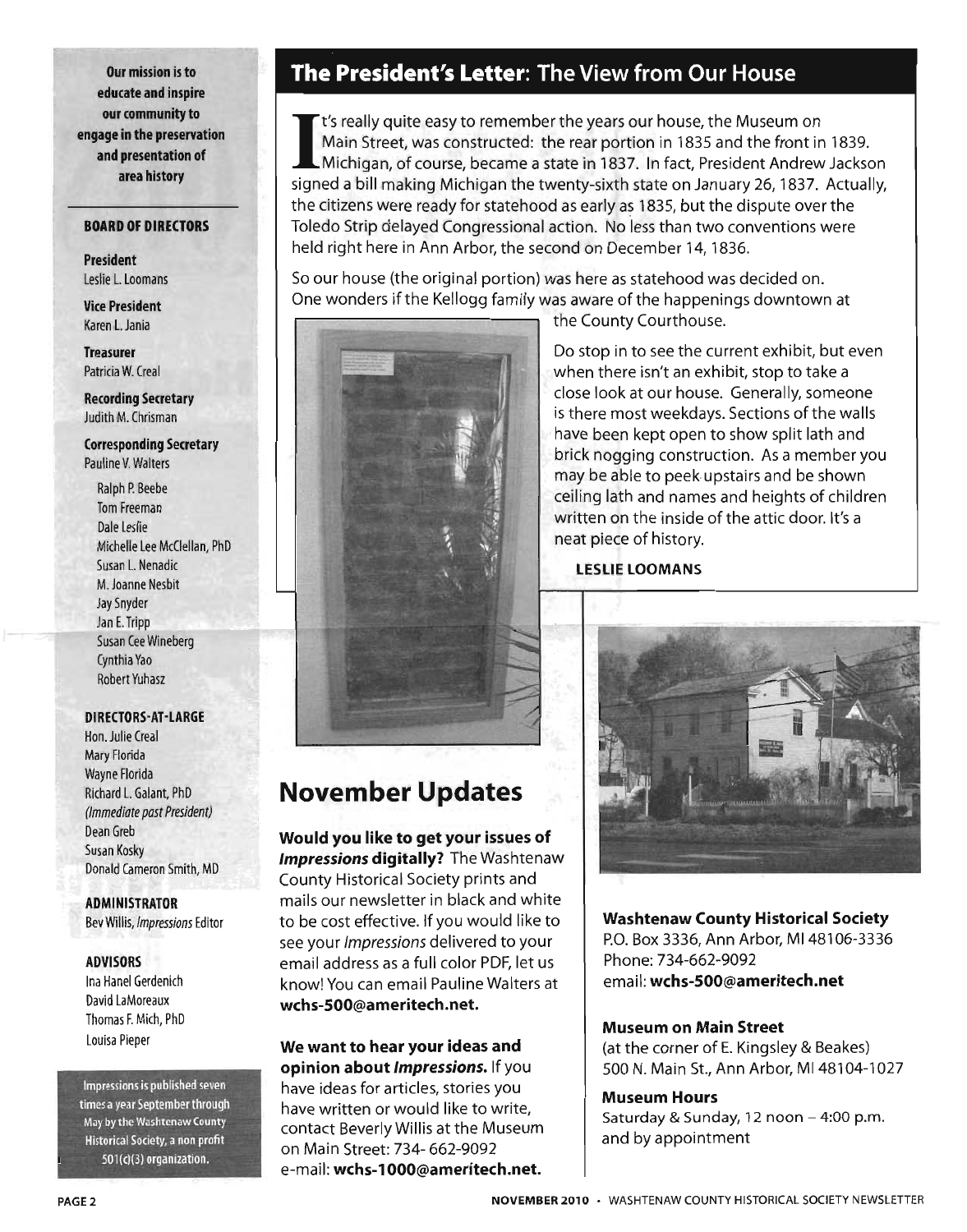#### **The Big House Talk and Tour, continued**

### **Champions of the West**

On January 11, 1895, the presidents of University of Chicago, University of Illinois at Urbana-Champaign, University of Minnesota, University of Wisconsin-Madison, Northwestern University, Purdue University and Lake Forest College met in Chicago to discuss the regulation and revenue of intercollegiate athletics.

In 1896, at the meeting that established the conference, Lake Forest was not there and was replaced by Michigan. The organization was then called the Western Conference: Purdue, Michigan, Wisconsin, Minnesota, Illinois, Chicago, and Northwestern. That's where the line "Champions of the West" comes from in Michigan's song "Hail to the Victors"

#### **The Big House and Ohio State**

Yost became Michigan's athletic director in 1921 after a successful coaching career from 1901-1920. In 1921 UM boasted the largest college stadium in the country, but lost the game to Ohio State that year.

In 1922, OSU built their new stadium. Skeptics thought the huge stadium would never be filled, but on October 21, 1922 over 70,000 fans came out for the dedication game against Michigan. Michigan won 19-0 and won their first Big 10 title since 1904.

Over 6,000 of those fans were from Ann Arbor, and UM only had 10,000 students.



They traveled by train, the largest percentage of Michigan students to this day that ever attended an away game. In 1923, the Wolverines were undefeated National champions.

Construction on the Big House began in 1926. Fashioned after the Yale Bowl the stadium's original capacity was 72,000, but Yost made certain to install footings that could allow for up to 200,000 seats. The new stadium, with a capacity of 84,401, was dedicated in 1927 when Michigan played Ohio State. Michigan emerged from the tunnel to play and win 21-0.

### **The Coliseum in Ann Arbor**

When planning Michigan Stadium, Yost spent a lot of time visiting and studying stadiums. He compiled a scrapbook of the stadiums he was inspired by and it is available for public viewing at Bentley Historical Library on North Campus. In the middle of the scrapbook are 3-4 pages of ancient Roman stadiums they have a tunnel from the outside that goes onto the floor of the arena. Yosts' idea for the UM tunnel came from the ancient Roman coliseums.



After the talk, we went to the locker room, tried on helmets and pads and took lots of pictures by favorite players lockers. A trip through the treatment room led us back outside into the lobby of the Jack Roth Stadium Club. We then took the elevators up to tour the club level and skybox suites and see the Heisman Trophies. The view of the field from the inside is as impressive as the view of Ann Arbor on the outside.





It was inspiring to learn about one of the greatest eras of college football history and experience the Big House In Ann Arbor for ourselves.  $\clubsuit$ 

WASHTENAW COUNTY HISTORICAL SOCIETY NEWSLETTER · NOVEMBER 2010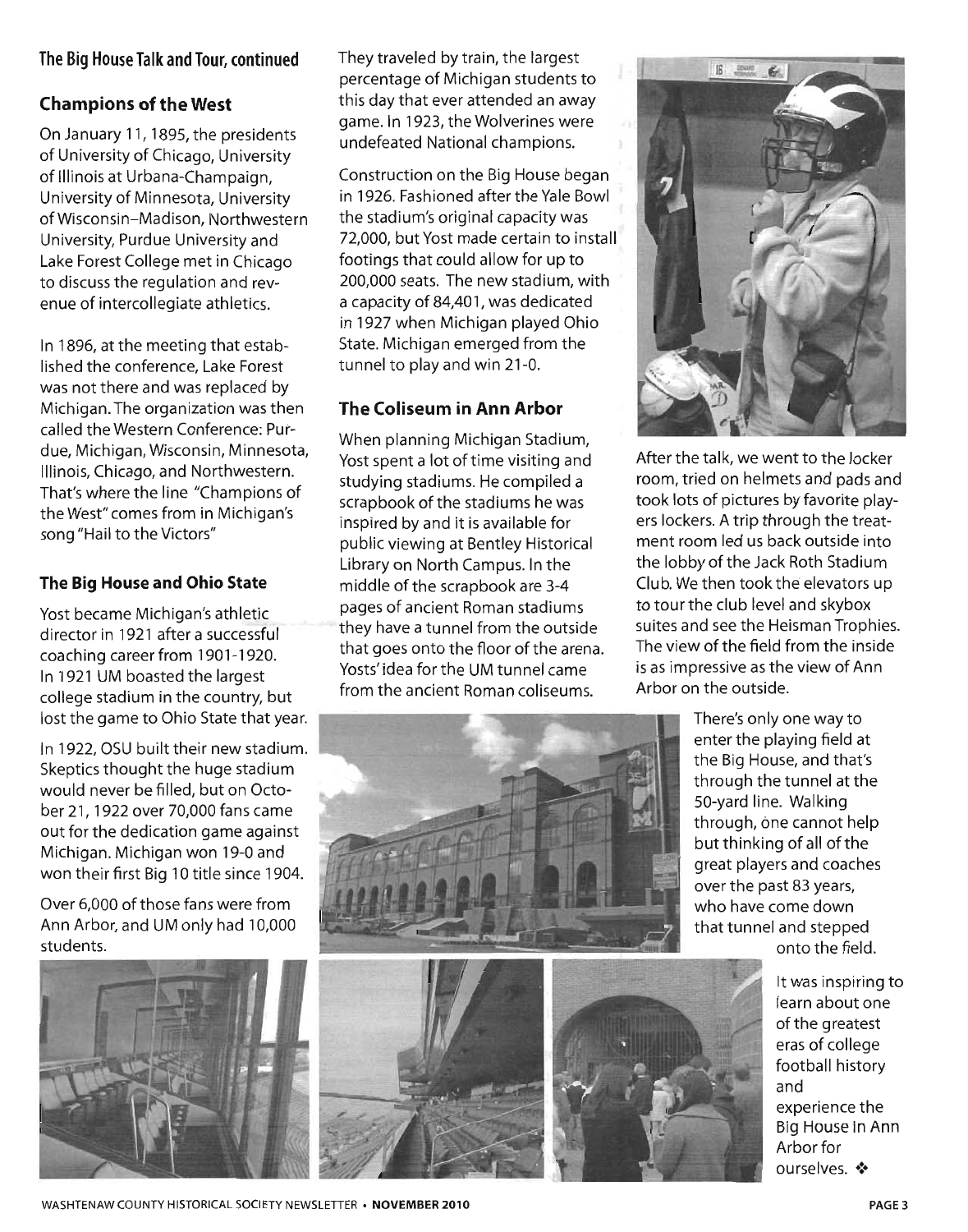# **53 Years Ago: Memories of Fielding H. Yost** *November 1957*

This excerpt is from an article written in 1957 by Ernest J. Allmendinger for the November Impressions. After seeing Michigan Stadium in October 2010, it seems appropriate to look back to October-November 1957 and find stories written even then, 53 years ago, about Fielding Yost. You can find this artcle and one by Fred Lawson (also about Yost) in their entirety on our website at www.WashtenawHistory.org. On the home page, click on Washtenaw Impressions archives for of all issues printed from 1943-2009. They are available to view and download as PDFs.

ABOUT THE AUTHOR: A native of Ann Arbor, Michigan, Ernest Allmendinger played right guard and right tackle at Ann Arbor High School for teams that lost one game in three seasons. Allmendinger played the guard position at the University of Michigan from 1911-1913 under Fielding Yost. He worked for 34 years as an engineer for the Washtenaw County Road Commission from 1921-1954, and after that for the Huron-Clinton Metropolitan Authority.

I met the Coach in 1911, my first year on the Michigan Squad, during our preliminary practice at Whitmore Lake. We put up at the old Stevens House. My first instructions were how to catch a football. Here is a snapshot of the Coach telling me some thing like this:

'The hands and arms are extended to receive the ball on a punt or pass. The ball is led into a pocket formed by one hand on the bottom, one on the top, so the ball can't bounce out and the body forms the inside of the basket. Don't fight the ball, y'know."

The Coach was full of lively, pithy sayings. About Sportsmanship he would tell us, "We don't have time to think of dirty football; you can't do your best when you are thinking of getting even. But there is nothing in the rule book that says you can't hit so hard that his slats rattle. This is not a game of tiddlywinks, Y'know."

To deflate one's ego, the Coach would say, "1 don't care what you have done, or what you can do, it's what you do do that counts with me."

To the young center candidates, on passing the ball to the quarterback, Mr. Yost would demonstrate and run off this rhyme:

> "Not too high, Not too fast Not too low Not too slow"



*NMost Cordially, Fielding H. Yost* - *Hurry Up' The car is an eight-cylinder Packard, a gift to Yost from "several hundred alumni· on the day before the new stadium was dedicated in Odober* 1927. *Yost personally wrote a thank you* to *each of the donors.* 

To the quarterback he would say, 'That's an awkward way of passing the ball- be a ballet dancer, - have  $r$ hythm, with a lot of Zing - y'know!"

To quiz the engineering students he would tell them they were playing with a prolate spheroid. I can see him demonstrate to the line men. How to line up properly, to get the proper stance, head and eyes up, feet well apart like you were lifting a heavy weight, hips down, cleats dug into the ground, twisted in so you can't be pushed or pulled around. In this way you get the initial "charge, the Zip, the Zing, the smash-bang that gives you the impetus to get in the other backfielder" .

He constantly reminded his players that they represented their friends, the University and the thousands of alumni. He referred to the players as "His Boys" and was proud of them. "Bottles" Thompson was captain in 1912, and a few days before our big game, our captain received word of a death in his family. We were at Dave Willets' training table. The Coach got up, spoke a few consoling words and then mentioned Saturday's Pennsylvania game. We wondered how he would meet the situation. The Coach looked up and down the dining table and said, "Tex, you've got to fill in for Bottles tomorrow." (Cont. on page 5)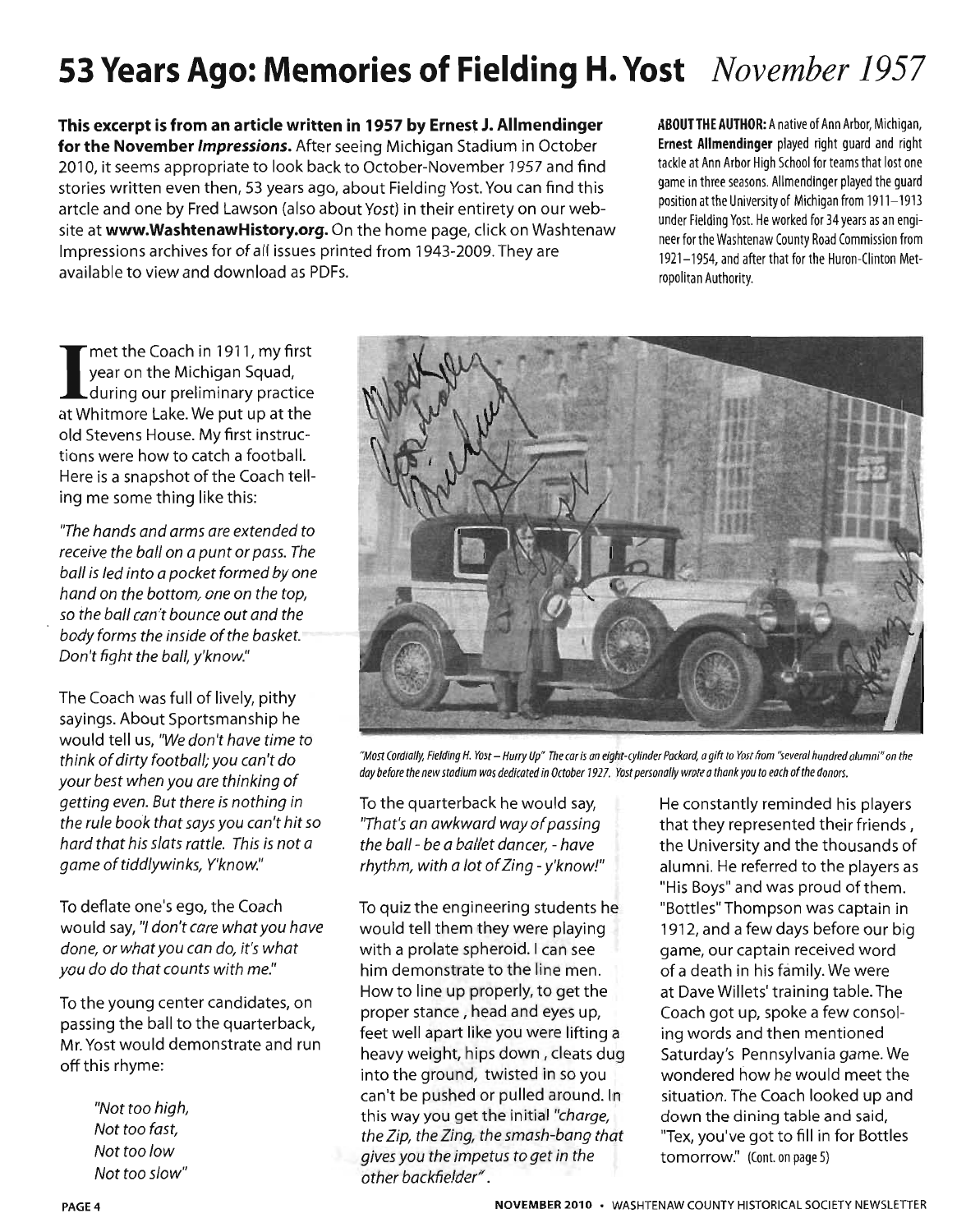#### **Memories of Fielding H. Yost (Cont.)**

Tex Meek, a big gangling boy who was no fullback, was thunderstruck. So were we. Tex was a great kicker and punted Michigan out of trouble that Saturday afternoon.

He was a keen observer. I once sat with him at a basketball game in Yost Field House, Michigan playing Cornell. Cornell was exceptional that night, very hot,seldom missed the basket. Shooting fouls they put them right in the middle of the hoop. Michigan's time: everything wrong, missed the free throw completely. Next time Cornell tried it was perfect again. I said, "coach, they never even hit the basket!" Coach replied, "We don't either!"

Along came World War I, and I remember how proud Mr. Yost was when in 1917 at Soldier's Field in Chicago, he refereed the game between the Great Lakes Jackies and Fort Sheridan Army team.

He had eight Michigan players on the Army and the Jackie team. Albert Benbrook, Jimmy Craig, Stub Millard and myself were on the Army team. Aggie Hildner, Loucks, Phil Raymond and another Michigan player were on the Jackie (Sailor) team. The Jackies averaged about five years younger and had plenty of time to practice; we practiced after 9 P.M. in the tan bark riding hall. Score Army 7, Jackies 27. Yost smiled!

Last Monday I had a pleasant visit with Mrs. Yost. The Coach married Miss Eunice Fite of Nashville in 1906. In 1910 Fielding Jr. was born and three grandchildren now range in age from 9 to 16 years. I wanted to learn of an incident about the Coach which isn't usually written in biographies. Mrs. Yost related how her husband got started in business.



Yost points inside the box seats portion of a sparkling new Michigan stadium in 7927

A lawyer in one of the big Detroit office buildings dropped his wallet. The Coach called to him, picked it up - and friendship and business started right there. This lawyer was in charge of property in Tennessee they had a lot of information about this area. They talked of development, water power, coal and oil. There were 3 rivers and 10 creeks feeding into the large streams. The Coach suggested Dan Macgugin, who was Mrs. Yost's brother-in law.

They all worked together for six years, meeting utilities people, hydro-electric developers, builders of dams and power plants.

The Coach made many of the negotiations with the people on the watershed because he knew them and they knew him. This started in 1910. Mr. Yost at this time was spending only 2 months in Ann Arbor coaching the Michigan teams. The rest of the year he studied land contracts, easements, contour high water lines, land clearing methods and hiring lawyers. The developers depended on Mr. Yost and he was pleased in their confidence in him when he showed

Mrs. Yost a check for a million dollars for him to use in development of the area. And this at a time when stock markets were unstable. Many business opportunities followed; some were accepted, but Ann Arbor was never left out of the picture.

I have taken a few notes from "Football for Player and Spectator" written by Yost in 1905.

"Hurry up and be the first man to line up." "Hurry up - Football is a game of Hurry, hurry, hurry!" "Hurry up - and block your man hard when you should block." "Hurry up - and learn to control your temper; if you cannot do this you'd better quit the game." "Hurry up and help your own runner. Never let him go it alone ." "Hurry up and do as your coach and trainer advise you. If you know more about the game than they do, it's time for you to quit." "Hurry up! "

On August 21st, 1946, Fielding died, a great friend, a fine leader, a true sportsman was the Coach.  $\clubsuit$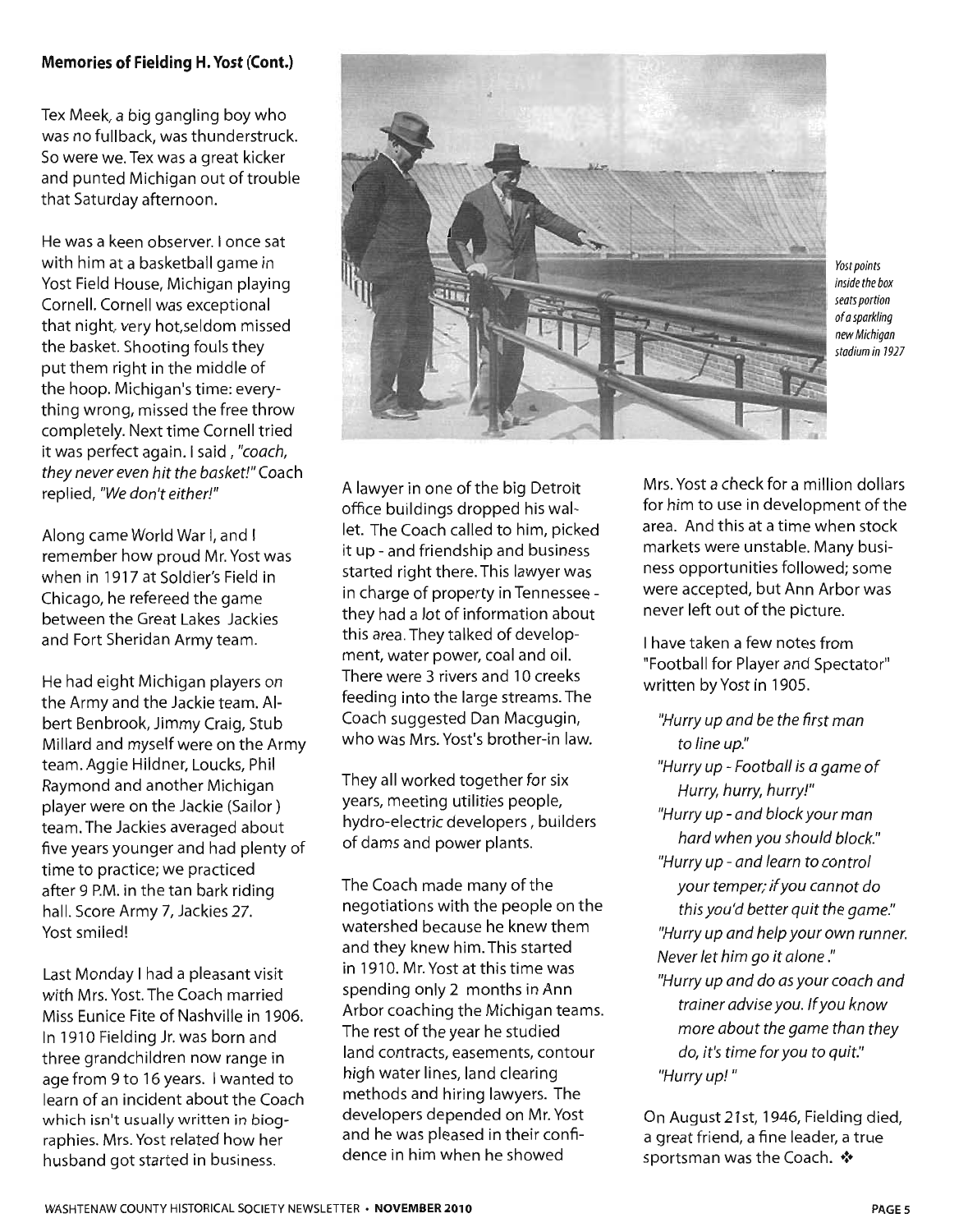# The Little Brown Jug

*College Football's Oldest Trophy* 



October 31,1903, Michigan traveled to Minneapolis with a 28-game winning

streak. Keene Fitzpatrick (Michigan trainer) did not trust Minnesota to provide the Wolverines with clean drinking water. He sent studentmanager, Tommy Roberts, to buy a five-gallon jug for 30 cents for Michigan to store its own water.

In the greatest upset of that season, Minnesota tied Michigan 6-6, the only points Michigan allowed that season. The tie ended the Wolverines' winning streak. After the game, 20,000 Minnesota fans stormed the field in celebration, and during the chaos, Minnesota custodian Oscar Munson stole the jug from the Michigan sideline and brought it to Minnesota Director of Athletics, LJ. Cooke, to commemorate the upset.

Later that season, UM Coach Fielding Yost sent a note to Cooke asking for the jug back. Cooke wrote back, "If you want it, you'll have to win it." Michigan did that when the teams met up again in 1909, and 1910. Minnesota and Michigan met up again in 1919 after Michigan rejoined the Big Ten Conference, marking the first year that Minnesota won the jug outright  $\cdot$ Image from www.mgoblue.com

# **Give the Gift of History!**

Newsletters · Programs · Networks If you would like to give a WCHS membership as a birthday or holiday gift to someone call Pauline at 734-662-9092. www.WashtenawHistory.org

# WASHTENAW COUNTY HISTORICAL CONSORTIUM

# **NOVEMBER-DECEMBER EVENTS**

*The Washtenaw County Historical Consortium is a volunteer organization representing* 27 *museums, libraries, and historical attractions in and around Washtenaw County, Michigan. Member organizations can post their events directly* to *the online*  calendar and we will list as many as we can in our newsletter. For the most recent list*ings check out* www.hvcn.org/info/wchs/consortium

## Celebrate! The Bentley at 75 Years

#### Now through December 22, 2010

Visit the Bentley Historical Library to learn how Dr. Lewis G. Vander Velde's dream of creating an internationally-renowned collection of archives documenting the University of Michigan and Michigan and her people came to fruition. The exhibit is open Monday-Friday, 9:00 AM-5:00 PM, Saturday 9:00 AM-12:30 PM. Bentley Historical Library, 1150 Beal Ave, Ann Arbor. www.Bentley.umich.edu

# The Kempf House

#### Saturdays and Sundays, December 4 & 5, and 11 & 12.

A German Family Christmas will be celebrated on Saturdays and Sundays, December 4 & 5, and 11 & 12, with house tours, 1-4 pm. This restored 19th century Greek Revival home will be decked out with a traditional tree and decorations reflecting a German-American family's celebration of the holidays in the early 1900's. Christmas cookies will be served. Admission free. Donations appreciated. Kempf House Museum, 312 S. Division St., 994-4898.

## Genealogy Lecture

#### Sunday, December 5,2010, 1:30pm-4:30pm

"Electric Interurbans in Washtenaw County and Milan" with Milan attorney, historian, and author Martha Churchill. The class will be"Religious Affiliations: Quaker and Baptist"with GSWC panel. Genealogical Society of Washtenaw County. St. Joseph Mercy Hospital Education Center Auditorium, 5305 Elliott Dr. (off E. Huron River Dr. at Clark Rd.). Use parking lot P and look for the club's signs. Free. 483-2799.

## Detroit Observatory Open House

#### Sunday, December 5, 2010, 1-4 p.m.

The Detroit Observatory is the oldest extant observatory in America to retain its original telescopes from the 1850s in working condition in their original mounts. Take the free half-hour guided tours of this restored 19th-century observatory museum. Pull the rope and rotate the telescope dome! 1398 E. Ann Street (at Ann and Observatory), Ann Arbor, www.Bentley.umich.edu/observatory/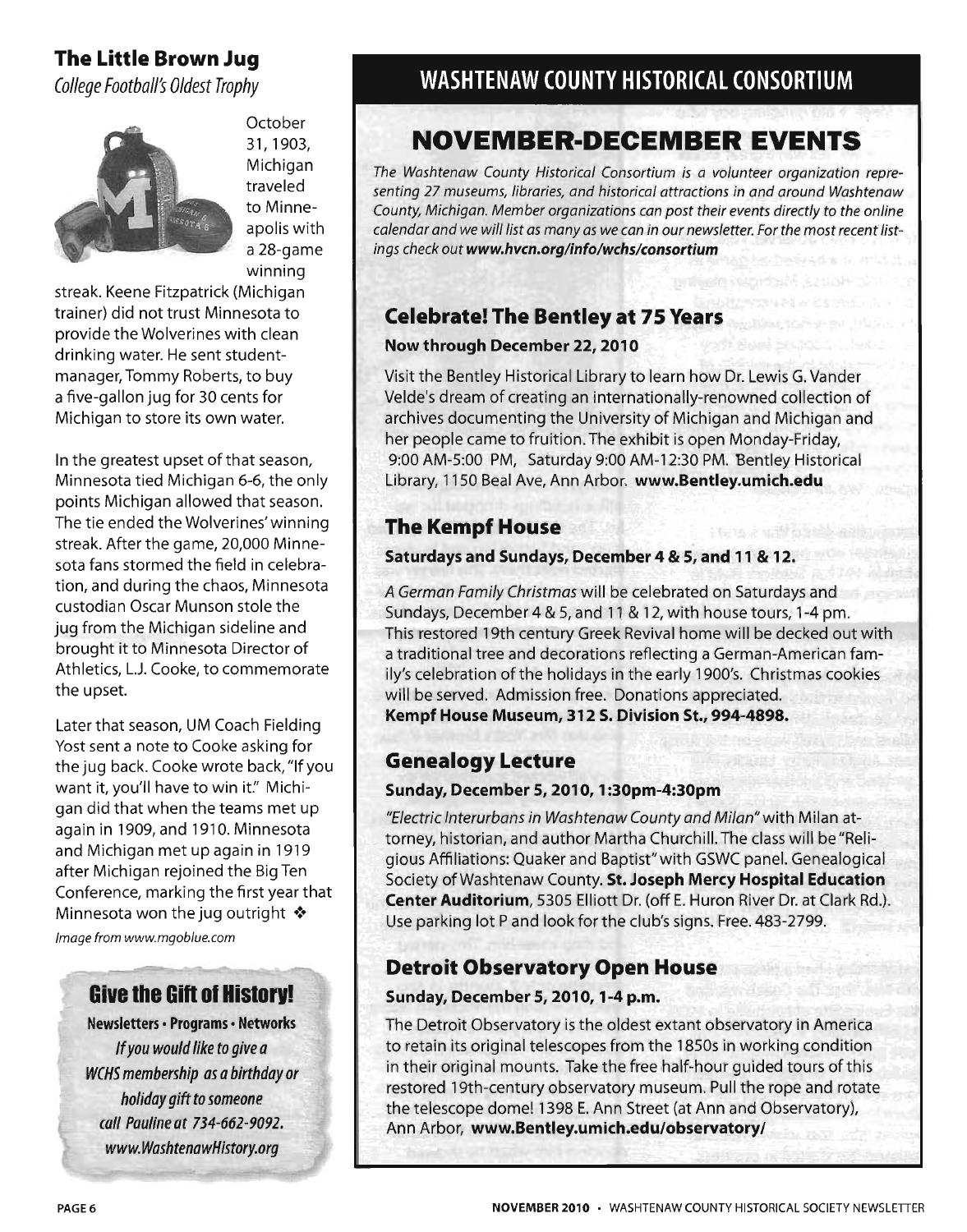# WCHS MONTHLY PROGRAM: NOVEMBER

# "WhV did Washtenaw Countv vote against suffrage, not once, but twice?"

You are invited to get the answer to that question, and learn more about a movement that led to the passage and ratification of the Nineteenth Amendment. Jeanine Delay and Zoe Behnke from the league of Women Voters of the Ann Arbor Area, will bring a unique insight into the women's suffrage movement in Washtenaw County.

> Join us and discover the events, supporters and detractors that impacted the movement in southeast Michigan.

> > Mrs. Daniel L. Quirk, Jr. of Ypsilanti, founder, Ypsilanti Equal Suffrage Association in 1912

# Sunday, November 21,2010 • 2-4 PM

Glacier Hills Retirement Community, Hanson Room 1200 Earhart Road • Ann Arbor

For more information call The Museum on Main Street 734-662-9092 or email wchs-500@ameritech.net

This is a free program and open to the public, bring a friend!

-

Please bring your stories, buttons, banners and memories about the first time your mother or grandmother voted.

 $\sqrt{2}$ 

#### MARK YOUR CALENDARS FOR

## "Liberty Awakes" Exhibit January 8-February 27, 2011

The Museum on Main Street, 500 N. Main Street in Ann Arbor. View original and replica artifacts and memorabilia-everything from broadsides, banners and voiceless speech scripts to a tea set, parade dresses and cookbook recipes for the cause. Presented byThe league of Women Voters of the Ann Arbor Area.

## Have you seen this button?

Do you have any Washtenaw County Women's Suffrage items or memorabilia? The league of Women Voters of the Ann Arbor



Area is still looking for some items for next year's exhibit: Liberty Awakes in Washtenaw County.

# Exhibit Wish List

If you, or someone you know, has any of these items to loan for this exhibit, please call the Museum on Main Street, 734-662-9092 or email wchs-SOO@ameritech.net.

- 1. Candlestick Telephone
- 2. Kardes brand carbon paper box
- 3. Kellogg's cereal boxes, vintage 1910s
- 4. Typewriter, vintage 1910s
- 5. Votes for Women Buttons
- 6. Washtenaw County/Michigan ballot for 1912 election
- 7. Voting Machine used in 1912
- 8. Michigan Grange, WCTU, National Association of Colored Women, Maccabees literature
- 9. Michigan anti-suffrage literature
- 10. Suffrage song sheet
- 11. ERA document from 1920s

IN WASHTENAW COUNT

IN WASHTENAW COUNT<br>> When Women Won The Vote